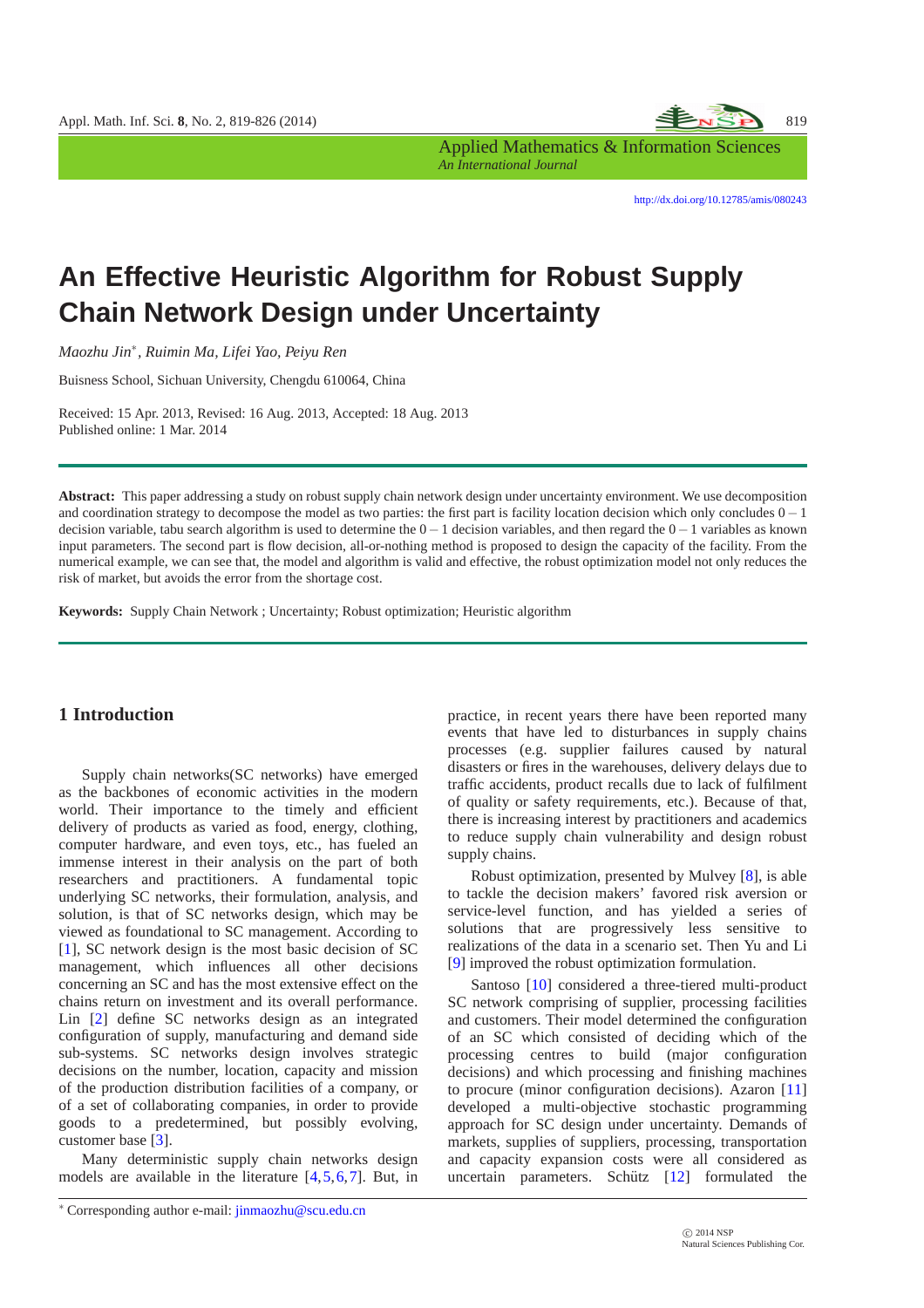multi-commodity SC design problem as a two-stage stochastic model. The first decision stage of this two-stage model consisted of strategic location decisions, whereas the second stage consists of operational decisions. Feng and Rakesh [\[13\]](#page-6-12) considered an integrated optimization of logistics and production costs associated with the supply chain members based on the scenario approach to handle the uncertainty of demand. The formulation was a robust optimization model with expected total costs, cost variability due to demand uncertainty, and expected penalty. BenTa et al. [\[14\]](#page-6-13) proposed a methodology to generate a robust logistics plan that can mitigate demand uncertainty in humanitarian relief supply chains. Pishvaee [\[15\]](#page-6-14) proposed a robust optimization model for handling the inherent uncertainty of input data in a closed-loop supply chain network design problem. Hahn [\[16\]](#page-6-15) used Robust optimization methods to deal with operational risks in physical and financial supply chain management due to the uncertainty of future events. Atefeh Baghalian [\[17\]](#page-6-16) had developed a stochastic mathematical formulation for designing a network of multi-product supply chains comprising several capacitated production facilities, distribution centres and retailers in markets under uncertainty.

But the above literature all assumed the facilities' capacity to be known, we consider that the capacity is determined according the supply chain network and it is unknown.

In this paper, we present a robust optimization model to design SC networks under uncertainty, and a effective heuristic algorithm is proposed for the large-scale problem, tabu-search method is used to solve the problem. The SC networks design mainly includes three decision making: the site of the facility, the capacity of the facility, and the flow between the facility.

#### **2 Model Formulation**

In this paper, we build the model from the point of the cost and the robustness. Through adjusting the weight of the two objective function to make a balance between them. The indices, parameters and variables used to formulate the concerned supply chain network design problem are described below.

*S* suppliers, *M* manufacturers, *I* distribution centers, *J* customs, *R* raw materials, *P* product types, ξ scenarios

 $x_{\text{sm}} = 1$ , if raw materials of the manufacturer *m* are provide by supplier *s*; otherwise  $x_{sm} = 0$   $x_{rs}$ , if supplier *s* provide raw material *r*

 $Z_i = 1$ , if a distribution center *i* is opened; otherwise  $Z_i = 1$ 

 $Y_m = 1$ , if a manufacturer *m* is opened;  $Y_m = 0$ 

 $z_{ij} = 1$ , if products of custom *j* are provided by distribution center *i*; otherwise  $z_{ij} = 0$ 

 $\tilde{q}^{\xi}_{pm}$  quantity of product *p* from manufacturer *m* to distribution center *i*

 $\bar{q}^{\xi}_{pij}$  order quantity of product *p* from distribution center *i* to custom *j*

 $\hat{V}_m$  production capacity of manufacture *m* (hour)

 $\tilde{V}_i$  capacity of distribution center *i* 

# *2.1 Model of selecting suppliers*

α ξ *rsm* unit transportation cost of raw material *r* from supplier *s* to manufacture *m*

 $\gamma_{rs}^{\xi}$  unit cost of raw material *r* provided by supplier *s* 

*Vrsm* capacity of supplier *s* providing raw material *r* for manufacturer *m*

*Bpr* number of units of raw material *m* required for each unit of product *p*

so the purchase cost can be:

 $f_1^\xi = \sum\limits_{s} \sum\limits_{r} \gamma^\xi_{rs} \sum\limits_{m} \hat{q}^\xi_{rsm} + \sum\limits_{s} \sum\limits_{m} \sum\limits_{r} \alpha^\xi_{rsm} \hat{q}^\xi_{rsm}$ 

The supply capacity of supplier *s* for raw material *m* is either enough or 0.so there are some constraints among  $x_{sm}$ ,  $V_{rsm}$  and  $\hat{q}_{rsm}^{\xi}$ , that can be express as follows:

$$
ifV_{rsm} = 0, x_{sm} = 0 \tag{1}
$$

$$
\sum_{m} \hat{q}_{rsm}^{\xi} \le V_{rsm} x_{sm} \tag{2}
$$

It is need to according to quantity of product to purchase the raw material  $r$ , and the quantity of product is the sum of order quantity from all the distribution center.

$$
\sum_{m} \hat{q}_{rsm}^{\xi} \ge \sum_{i} \sum_{p} B_{pr} \tilde{q}_{pm}^{\xi} \tag{3}
$$

The model of selecting supplier is to minimize the objective function under the constraints.

#### *2.2 Model of facility decision*

*c*˜ ξ *<sup>m</sup>* fix cost of opening manufacture *m*

 $\bar{c}_i^{\xi}$  fix cost of opening distribution center *i* 

 $\hat{\gamma}_{pm}^{\xi}$  cost of producing unit product *p* by manufacture *m*

 $\tilde{\gamma}_{pi}^{\xi}$  cost of processing unit product *p* by distribution center *i*

 $\hat{\alpha}_{pmi}^{\xi}$  unit transportation cost of product *p* from manufacture *m* to distribution center *i*

 $\tilde{\alpha}_{pij}^{\xi}$  unit transportation cost of product *p* from distribution center *i* to custom *j*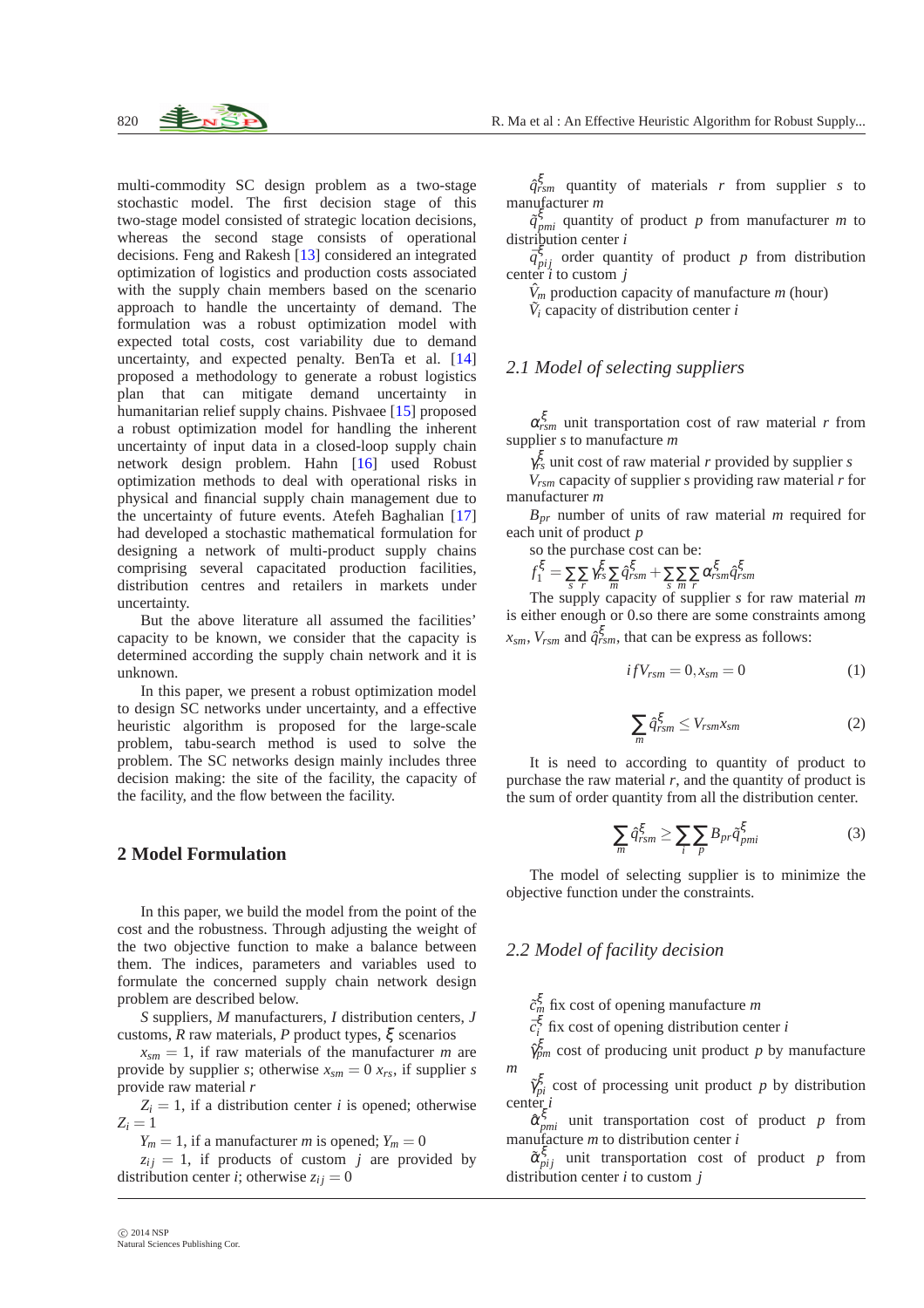σ ξ *<sup>m</sup>* cost of increasing unit production capacity for manufacturer *m*

 $\hat{\sigma}_i^{\xi}$  cost of increasing unit processing capacity for distribution center *i*

 $\overline{\omega}_{pm}$  time of unit product *p* for manufacturer *m* (hour)

 $D_{pj}^{\xi}$  the demand of product *p* at custom *j* 

The cost of the facility decision is composed of four parts, include fixed costs(*FC*), processing cost(*PC*), transportation  $costs(TC)$ , facility capacity purchase cost (*FCC*).

So the total cost of the facility decision is  $f_2^{\xi} = FC +$  $PC+TC+FCC$ .

$$
FC^{\xi} = \sum_{m} \tilde{c}_{m}^{\xi} Y_{m} + \sum_{i} \tilde{c}_{i}^{\xi} Z_{i}
$$
  
\n
$$
PC^{\xi} = \sum_{p} \sum_{m} \hat{\gamma}_{pm}^{\xi} \tilde{q}_{pmi}^{\xi} + \sum_{p} \sum_{i} \tilde{\gamma}_{pi}^{\xi} \tilde{q}_{pij}^{\xi}
$$
  
\n
$$
\sum_{r} \sum_{s} \sum_{m} \hat{q}_{rsm}^{\xi} \alpha_{rsm}^{\xi} + \sum_{p} \sum_{m} \sum_{i} \tilde{q}_{pmi}^{\xi} \hat{\alpha}_{pmi}^{\xi} + \sum_{p} \sum_{i} \sum_{j} \tilde{q}_{pij}^{\xi} \tilde{\alpha}_{pij}^{\xi}
$$
  
\n
$$
FCC^{\xi} = \sum_{m} \sigma_{m}^{\xi} \hat{V}_{m} + \sum_{i} \hat{\sigma}_{i}^{\xi} \tilde{V}_{i}
$$
  
\n(12)

And at the same time, the model need satisfy the constraints below:

For distribution center  $i$ , quantity of product  $p$  to customer *j* should be less than the order quantity from the manufacturer *m*.

$$
\sum_{m} \tilde{q}_{pmi}^{\xi} \ge \sum_{j} \bar{q}_{pij}^{\xi} \tag{4}
$$

One customer can only purchase product from one distribution center.

$$
\sum_{i} z_{ij} = 1 \tag{5}
$$

The quantity of the product output is equal with the quantity to the distribution center, and the total output can not be over than the production capacity of the manufacturer.

$$
\sum_{i} \sum_{p} \overline{\omega}_{pm} \tilde{q}_{pmi}^{\xi} \le \hat{V}_m \tag{6}
$$

The sum of the quantity of product send into and out from the distribution center can not be over the capacity of the distribution center.

$$
\sum_{m} \sum_{p} \tilde{q}_{pmi}^{\xi} + \sum_{j} \sum_{p} \bar{q}_{pij}^{\xi} \le \tilde{V}_{i}
$$
 (7)

Variable constraints. The quantity of product send from manufacturer to distribution center and distribution center to customer, the capacity of manufacturer and capacity of distribution center can not be negative number, decision variable is 0-1 integer variable.

$$
\tilde{q}_{pmi}^{\xi} \ge 0, \bar{q}_{pij}^{\xi} \ge 0
$$
\n(8)

$$
\hat{V}_m \ge 0, \tilde{V}_i \ge 0 \tag{9}
$$

$$
Z_i, Y_m, z_{ij} \in 0, 1 \tag{10}
$$

# *2.3 Robust optimization model of integrate supply chain network design*

Through the analysis of the Model of selecting suppliers and Model of facility decision, we can get the optimization model of supply chain network design through integrate the two model, the new objective function is:

$$
f^{\xi} = f_1^{\xi} + f_2^{\xi}
$$

 $f^{\xi} = f_1^{\xi} + f_2^{\xi}$ <br>For multiple scenario parameters, the value of the objective function become random variable which occur at a certain probability  $\rho_{\xi}$ , the objective function is not a single value any more. So we can use stochastic programming to express the objective function as average value, that is,

$$
f = \sum_{\xi} \rho_{\xi} f^{\xi}
$$

In order to enhance the robustness of the model, a higher order term which is a feasible penalty function can be added to the objective function.

The variance of the supply and the real demand is

$$
\sigma^2 = \sum_\xi \sum_i \sum_j \sum_p \rho_\xi (\bar{q}^\xi_{pij} - D^\xi_{pj})^2
$$

So the penalty function is

$$
R_1 = \omega \sum_{\xi} \sum_i \sum_j \sum_p \rho_{\xi} (\bar{q}_{pij}^{\xi} - D_{pj}^{\xi})^2
$$

 $\omega$  is a weight of the objective programming, it can control the weight of the higher order term  $\sigma^2$  in the objective function. We can get a series of robustness solution through taking different  $\omega$  value, thus measure the trade-off between the robustness and the cost.

The model can be improved as follow:

$$
min f = \sum_{\xi} \rho_{\xi} f^{\xi} + \omega \sum_{\xi} \sum_{i} \sum_{j} \sum_{p} \rho_{\xi} (\bar{q}_{pij}^{\xi} - D_{pj}^{\xi})^2
$$

But it neglect the risk which making decision under uncertainty and the difference between the single objective function and the average objective function. So a new penalty term should be added, which is a risk penalty term for the objective function.

$$
R_2 = \lambda \sum_{\xi} \rho_{\xi} (f^{\xi} - \sum_{\xi} \rho_{\xi} f^{\xi})^2
$$

 $\lambda$  denotes the risk factor of the objective function. The robust optimization model is

$$
Min f = \sum_{\xi} \rho_{\xi} f^{\xi} + \omega \sum_{\xi} \sum_{j} \sum_{p} \rho_{\xi} (\bar{q}_{pij}^{\xi} - D_{pj}^{\xi})^2 +
$$
  

$$
\lambda \sum_{\xi} \rho_{\xi} (f^{\xi} - \sum_{\xi} \rho_{\xi} f^{\xi})^2
$$
  
subject to constraints (1)-(10).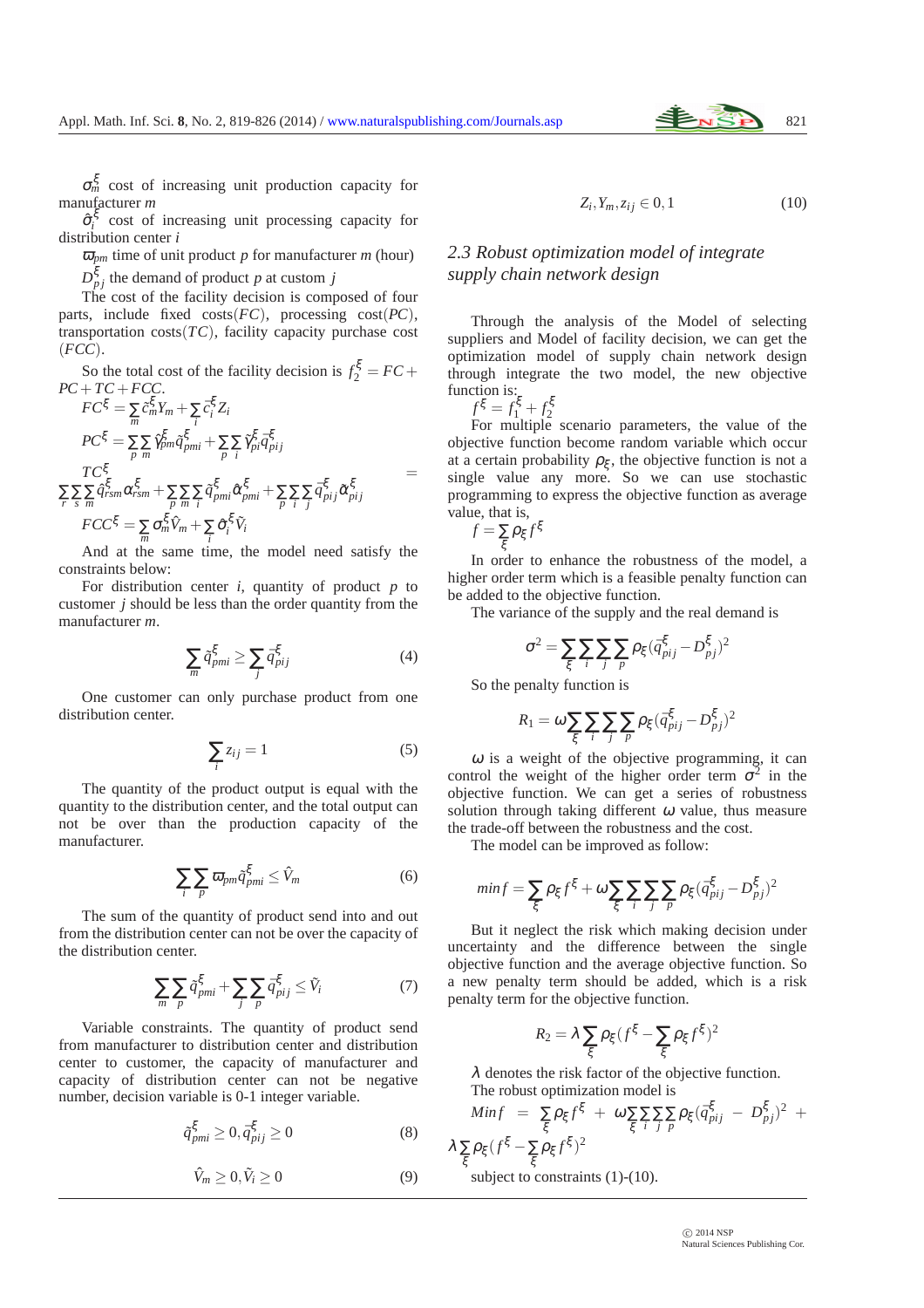## **3 Heuristic**

In order to find the near optimal solution, we use decomposition and coordination strategy to address the model. The supply chain model can be divided into two parts, that are facility location decision and flow decision. The facility location decision includes choosing suppliers, constructing factories and distribution centers, this part just include  $0 - 1$  integer variables. The flow decision means the flow between the nodes, includes quantities of raw material, shipment and so on.

## *3.1 Facility location decision*

In this section, we use tabu search algorithm to decide the facility location, the basic structure is as follows:

Step 1. Construction of an initial solution. The solution can be expressed as follow:

$$
X = (x, Y, Z, z)
$$
  
\n
$$
\begin{pmatrix}\n1 & 0 & \cdots & 1 \\
0 & 1 & \cdots & 1 \\
\vdots & \vdots & \vdots & \vdots \\
1 & 1 & \cdots & 0\n\end{pmatrix}_{1 \times R} \begin{pmatrix}\n1 \\
0 \\
\vdots \\
1\n\end{pmatrix}_{M \times 1} \begin{pmatrix}\n0 \\
1 \\
\vdots \\
1\n\end{pmatrix}_{I \times 1} \begin{pmatrix}\n0 & 0 & \cdots & 0 \\
1 & 0 & \cdots & 1 \\
\vdots & \vdots & \vdots & \vdots \\
0 & 1 & \cdots & 1\n\end{pmatrix}_{I \times J}
$$
  
\nStep 2. Construction of neighborhood. Choose two row

from matrix *x*, swap the element on the same column, then test feasibility of the new solution. Choose one element whose value is 1 from matrix *Y* at random, make mutation for the other two points. The processing method of *Z*,*z* is as same with *Y*, *x*.

Step 3. Fitness function. We take the objective function of robust supply chain model as the fitness function.

Step 4. Candidate set. Capturing N neighbour at random from the adjacent domain.

Step 5. Tabu Length. Set the Tabu Length as  $\sqrt{N}$ .

Step 6. Aspiration criterion. If all the feasible solution are taboo, then releasing the optimal feasible solution.

Step 7. Stopping criterions. Set the maximum iterative step number  $J \times R$  as the stopping criterion.

## *3.2 Flow decision*

Minimum path assignment method is also called all-or-nothing assignment method, it is a kind of assignment method that the flow can be accumulated. In this paper, we firstly calculate the unit flow cost between all the nodes, then put all the products equivalent to nodes with minimum unit flow cost and get the capacity of the nodes. The detail procedure is as follows:

Step 1. For anyone distribution center  $i(Z_i = 1)$  and its upstream node manufacturer  $m(Y_m = 1)$ , calculate the unit flow cost of product *p* between the nodes. The cost

| Table 2 Product consumption |                |  |  |  |  |  |  |
|-----------------------------|----------------|--|--|--|--|--|--|
| Product i                   | Raw material r |  |  |  |  |  |  |
|                             |                |  |  |  |  |  |  |
|                             |                |  |  |  |  |  |  |
|                             |                |  |  |  |  |  |  |
|                             |                |  |  |  |  |  |  |

include the economical cost and environmental impact, under scenario ξ the unit economical cost  $\beta_{pmi}^{\xi} = \hat{\gamma}_{pm}^{\xi} + \hat{\alpha}_{pmi}^{\xi} + \sigma_{m}^{\xi}$ . Then, we think the products *p* required by distribution center *i* are all from manufacturer *m* with minimum unit flow cost,  $m^* = m_{pmi}^{min}$ , and get

$$
\tilde{q}_{pmi}^{\xi} = \sum_{j} \tilde{q}_{pij}^{\xi}.
$$
  
If 
$$
\sum_{i} \tilde{q}_{pmi}^{\xi} = 0, Y_m = 0; \text{ else } Y_m = 1.
$$

Step 2. As the same with step 1, for any manufacturer  $m(Y_m = 1)$ , put all the demands of raw material equivalent to suppliers with minimum unit flow cost, and modify the value of *xsm*.

Step 3. Getting the capacity of the nodes. The production capacity of manufacturer *m* is  $\hat{V}_m = max_{\xi} \left\{ \sum_i \sum_p \tilde{q}_{pmi}^{\xi} \right\}$ , the capacity of distribution center *i* is  $\tilde{V}_i = \max_{\xi} \{ \sum_{i} \sum_{p} \tilde{q}_{pmi}^{\xi} + \sum_{j} \sum_{p} D_{pj}^{\xi} z_{ij} \}.$ 

#### **4 Numerical example**

In this section, a simplified numerical study is conducted to illustrate the applicability of the proposed method.

## *4.1 Detail data*

Set the weight coefficient  $\omega$  of objective programming as 0.5, the risk coefficient as 0.6, the maximum iterative step length as  $JR = 1000$ , and the tabu length  $l = 12$ .

Uncertain parameters include uncertain demand and uncertain cost, through cross combination of the uncertain parameters for demand and uncertainty cost, and judging its rationality formed a variety of scenario parameters. In this case, there are separately 3 scenarios market demand and uncertain cost, so it formed 9 scenario parameters, the probability of every scenario is  $\frac{1}{9}$ .

# *4.2 Algorithm performance test*

According to the algorithm, we can get the convergence curve of the algorithm as shown in figure [1:](#page-4-0)

From the figure [1,](#page-4-0) we can see that, the algorithm become stable after 600 steps, so the tabu-search based on all-or-nothing assignment method is acceptable in the aspect of convergence.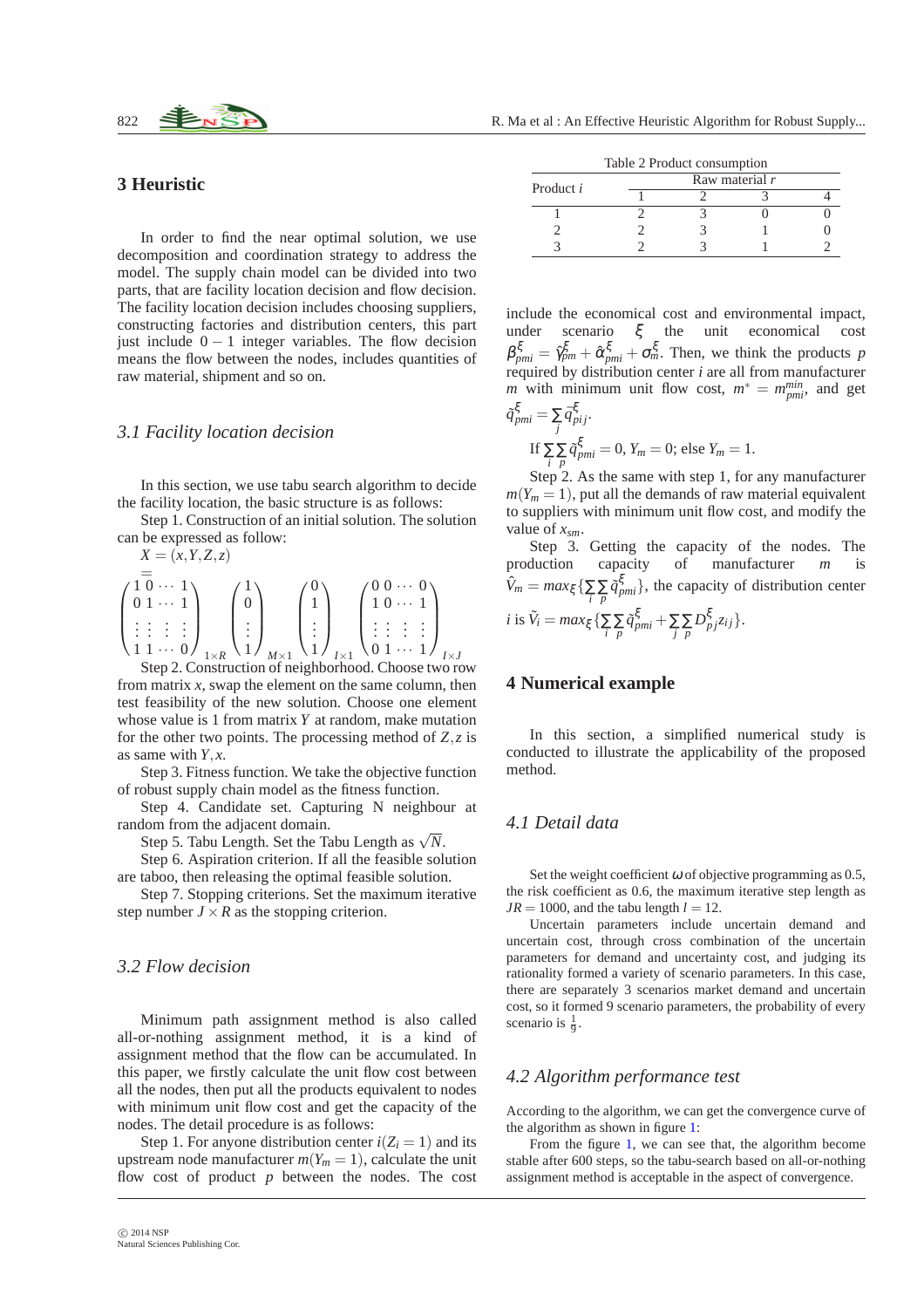

|           |              |                             | Table T Supply chain network          |              |        |     |          |         |
|-----------|--------------|-----------------------------|---------------------------------------|--------------|--------|-----|----------|---------|
| Supplier  | Manufacturer |                             | Distribution center                   |              | Custom |     | Material | Product |
|           |              |                             |                                       |              |        |     |          |         |
|           |              |                             | Table 3 Market demands for Scenario 1 | Customer $c$ |        |     |          |         |
| Product i |              | $\mathcal{D}_{\mathcal{A}}$ | $\mathcal{R}$                         |              |        | 6   |          | 8       |
|           | 200          | 250                         | 300                                   | 350          | 200    | 200 | 200      | 350     |
| 2         | 150          | 200                         | 250                                   | 300          | 100    | 100 | 150      | 200     |
| 3         | 250          | 100                         | 300                                   | 250          | 200    | 100 | 200      | 300     |

 $T$  1  $1 \times 1$   $1 \times 1$ 

*For scenarios* 2 *and* 3, *the estimations are multiplied by* 1.1 *and* 1.2 *respectively*.

| Table 4 Transportation cost connecting with manufacturer $m$ for scenario 1 |  |  |  |
|-----------------------------------------------------------------------------|--|--|--|
|                                                                             |  |  |  |

| Manufacturer <i>m</i> |                                                                              | Supplier $s$ |      |      |      | Distribution center <i>i</i> |      |      |      |      |
|-----------------------|------------------------------------------------------------------------------|--------------|------|------|------|------------------------------|------|------|------|------|
|                       |                                                                              |              |      |      |      |                              |      |      |      |      |
|                       | 0.08                                                                         | 0.06         | 0.03 | 0.04 | 0.02 | 0.08                         | 0.08 | 0.09 | 0.01 | 0.08 |
|                       | 0.04                                                                         | 0.02         | 0.06 | 0.05 | 0.08 | 0.06                         | 0.07 | 0.05 | 0.05 |      |
|                       | For scanarios 2 and 3 the estimations are multiplied by 2 and A respectively |              |      |      |      |                              |      |      |      |      |

*For scenarios* 2 *and* 3, *the estimations are multiplied by* 2 *and* 4 *respectively*.

Table 6 Cost of material provided by supplier *s* for scenario 1



<span id="page-4-0"></span>**Fig. 1:** Convergence curves of the algorithm

By testing convergence time of different scale example, we have get that the convergence time varies from 30 to 450 second, so the computational time of the algorithm is also acceptable.

# *4.3 Result*

#### 4.3.1 Robustness supply chain network

As show in figure [2,](#page-4-1) the number in the rectangular frame represents the type of product produced by the manufacturer, for example, manufacturer 1 produce product 1 and product 2, manufacturer 2 produce product 3. The product in manufacturer



<span id="page-4-1"></span>**Fig. 2:** Robustness supply chain network

1 is transported to distribution center 1 and 2, product 3 is transported to distribution center 2 and 3. For satisfying the market demand, product 1 and 2 for customer 1, 2, 3, 4 are supplied by distribution center 2, product 1 and 2 for customer 5, 6, 7, 8 are supplied by distribution center 1, product 3 are supplied by distribution center 3.

#### 4.3.2 The error analysis

In this section, we compare the robust optimization model with stochastic programming model from the error of the model, since stochastic programming model is used average value to represent the objective function, there is no higher order term to punish the deviation of scenarios. So the objective function of stochastic programming model is: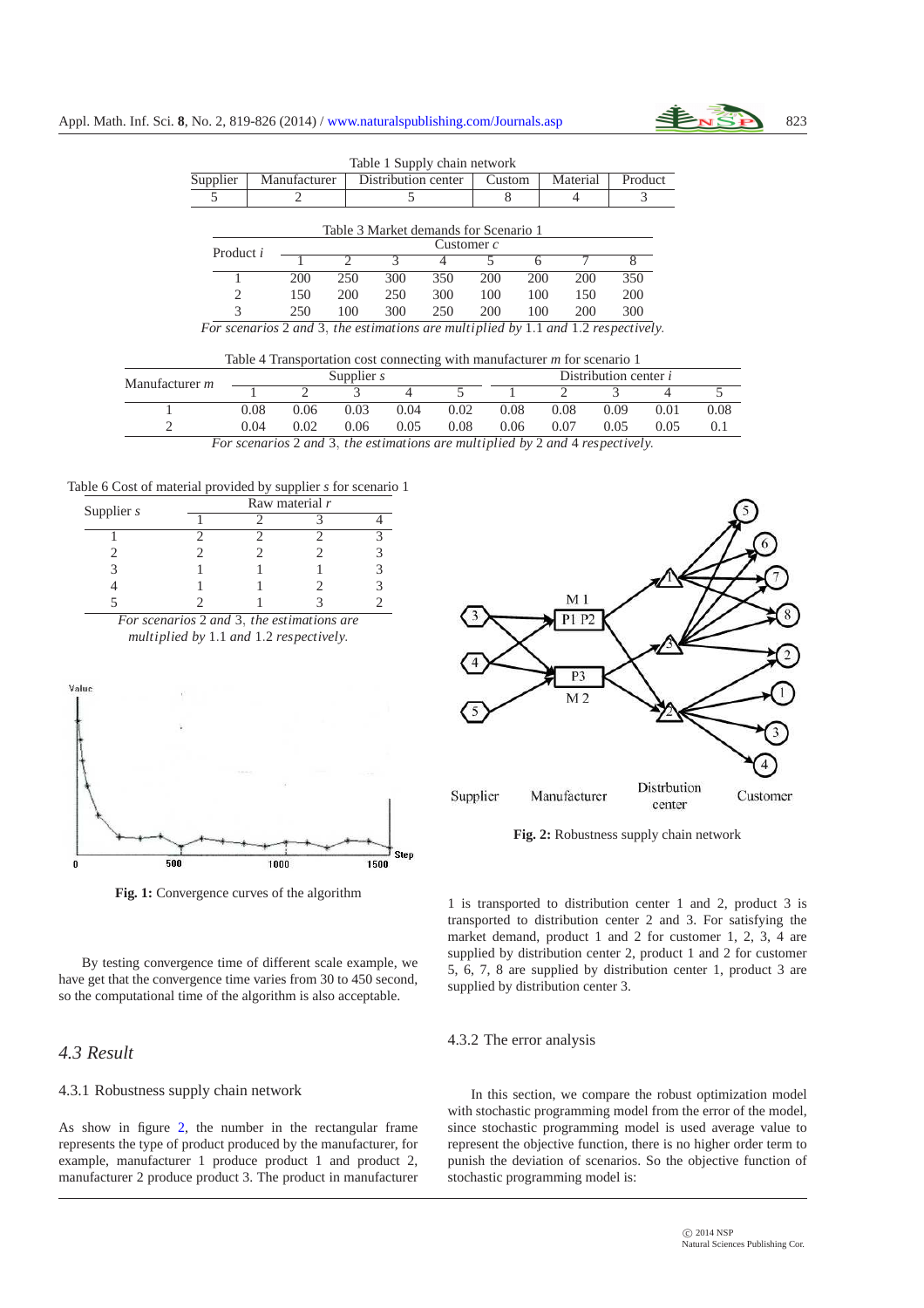| Distribution   |       | Customer <i>c</i> |      |       |       |       |       |       |  |  |  |
|----------------|-------|-------------------|------|-------|-------|-------|-------|-------|--|--|--|
| center $\iota$ |       |                   |      |       |       |       |       |       |  |  |  |
|                | 0.06  | 0.096             | 0.12 | 0.108 | 0.02  | 0.064 | 0.064 | 0.072 |  |  |  |
|                | 0.03  | 0.06              | 0.04 | 0.05  | 0.04  | 0.072 | 0.08  | 0.096 |  |  |  |
|                | 0.036 | 0.048             | 0.05 | 0.06  | 0.03  | 0.05  | 0.07  | 0.04  |  |  |  |
| 4              | 0.03  | 0.036             | 0.03 | 0.05  | 0.08  | 0.072 | 0.024 | 0.064 |  |  |  |
|                | 0.028 | 0.014             | 0.03 | 0.05  | 0.096 | 0.08  | 0.06  | 0.072 |  |  |  |

Table 5 Transportation cost to customer's zone *c* for scenario 1

*For scenarios* 2 *and* 3, *the estimations are multiplied by* 2 *and* 4 *respectively*.

|             | Table 7 Cost of production and processing for scenario 1 |                         |  |    |  |           |  |  |  |
|-------------|----------------------------------------------------------|-------------------------|--|----|--|-----------|--|--|--|
| Product $p$ | manufacturer $m$                                         | distribution center $i$ |  |    |  |           |  |  |  |
|             |                                                          |                         |  |    |  |           |  |  |  |
|             |                                                          |                         |  |    |  | $\cdot$ 4 |  |  |  |
|             |                                                          |                         |  | 14 |  |           |  |  |  |
|             |                                                          |                         |  |    |  |           |  |  |  |

*For scenarios* 2 *and* 3, *the estimations are multiplied by* 1.1 *and* 1.2 *respectively*.

Table 8 Cost of capacity purchase for scenario 1

|                  |                       | --   |                         |      |      |      |  |  |  |
|------------------|-----------------------|------|-------------------------|------|------|------|--|--|--|
| scenario $\zeta$ | manufacturer <i>m</i> |      | distribution center $i$ |      |      |      |  |  |  |
|                  |                       |      |                         |      |      |      |  |  |  |
|                  |                       | U.O  |                         | J.O  | U.ŏ  |      |  |  |  |
|                  | 32                    | 0.66 | 0.77                    | 0.66 | 0.88 | 0.77 |  |  |  |
|                  | 1.44                  | በ 70 | 0.84                    | 0.72 | 0.96 | 0.84 |  |  |  |

$$
Min f = \sum_{\xi} \rho_{\xi} f^{\xi}
$$

4.3.3 Risk coefficient analysis

In order to consider the distribution of the objective function and make the model be suitable for high risky decision making under uncertainty,  $\lambda \sum_{\xi} \rho_{\xi} (f^{\xi} - \sum_{\xi} \rho_{\xi} f^{\xi})^2$  is added. ξ ξ

Assumed the error between the supply and the actual product demand is:

$$
E_{jp}^{\xi} = \frac{\bar{q}_{pj}^{\xi} - D_{pj}^{\xi}}{D_{pj}^{\xi}} \times 100\%
$$

So the error of the model is:

$$
E^{\xi} = \sum_{j} \sum_{p} E^{\xi}_{jp}
$$

The standard deviation of the error is:

$$
\sigma = \sqrt{\sum_{j} \sum_{p} \sum_{\xi} (E_{jp}^{\xi})^2 J P \xi}, J = 8, P = 3, \xi = 9.
$$

 $E_R^{\xi}$ ,  $\sigma_R$  denote the error and standard deviation of the robust optimization model respectively,  $E_S^{\xi}$ ,  $\sigma_S$  denote the error and standard deviation of the stochastic programming model respectively. The result shows in the table .

From table 9 we can see that, the error of robust optimization model varies from 0.51% to 9.38%, and the standard deviation is 14.95%. The error of stochastic programming model varies from 4.26% to 12.57%, standard deviation is 25.61%. The data shows that, through the establishment of robust optimization model of supply chain network, effectively improve the supply chain's ability to overcome the perturbation of the designed parameter, the ability of meeting uncertain market demand is enhanced.





<span id="page-5-0"></span>**Fig. 3:** Boundary curve of risk coefficient

We fix the weight of the objective programming, set  $\omega =$ 5, structure the boundary curve which shows objective function value and standard deviation change with  $\lambda$ . As show in figure [3,](#page-5-0) with the increase of  $\lambda$ , deviation decreases, but the value of objective function increases. However, if  $\lambda$  decreases, the value of objective function decreases, but the deviation increases.

# **5 Conclusion**

This paper addresses a research on supply chain network design, under the condition of uncertain market demand and cost, we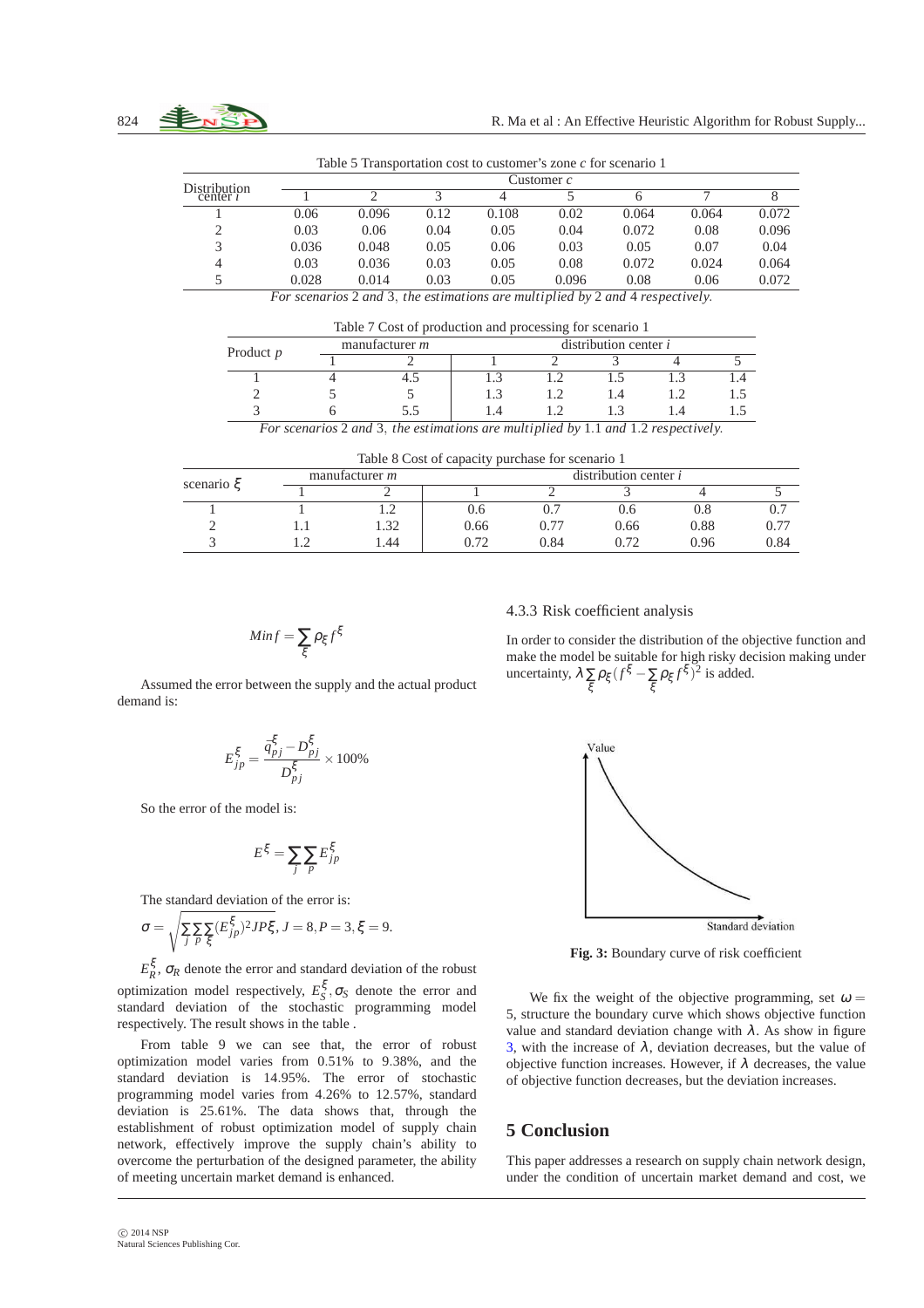

| Table 9 Error of meeting the market demand |                                                |       |        |       |       |       |       |        |       |  |
|--------------------------------------------|------------------------------------------------|-------|--------|-------|-------|-------|-------|--------|-------|--|
|                                            |                                                |       |        |       |       |       |       |        |       |  |
| $E_R^{\varsigma}$                          | 4.28%                                          | 3.56% | 9.38%  | 0.51% | 0.85% | 2.34% | 5.32% | 6.48%  | 5.28% |  |
| $E_{\rm c}^{\zeta}$                        | 7.74%                                          | 8.29% | 12.57% | 5.29% | 4.26% | 6.78% | 9.36% | 10.49% | 8.92% |  |
|                                            | $\sigma_R = 8.685\%$ , $\sigma_s = 15.367\%$ . |       |        |       |       |       |       |        |       |  |

proposed a effective method to make facility location decisions as well as capacity allocation, facilities allocation and the choice of supplier. The supply chain network can not only reduce the sensitivity of parameter perturbation, but also can effectively control the cost.

The decomposition and coordination strategy is adapted, first we build the selecting supplier sub-model and facility decision sub-model respectively, then integrate the two model reasonably and propose the robust optimization model under uncertainty condition. When solving the model, we decompose the model as two parties: the first part is facility location decision which only concludes  $0 - 1$  decision variable, tabu search algorithm is used to determine the  $0 - 1$  decision variables, and then regard the  $0 - 1$  variables as known input parameters. The second part is flow decision, all-or-nothing method is proposed to design the capacity of the facility. From the numerical example, we can see that, the model and algorithm is valid and effective, the robust optimization model not only reduces the risk of market, but avoids the error from the shortage cost.

However, there are many shortage in this paper. In order to simply the model and convenient to solve, some factors are ignored, such as, the inventory holding cost, back-order cost, environmental cost and so on. Multi-objective function should be established to more accurately reflect the actual situation of the operation of the supply chain with real social effect.

# **Acknowledgement**

This work was supported by Major International Joint Research Program of the National Natural Science Foundation of China (71020107027), National High Technology Research and Development Major Program of China (Program 863) (2008AA04A107), Central University Fund of Sichuan Unversity No. skqy201112.

#### **References**

- <span id="page-6-0"></span>[1] D. Simchi-Levi and P. Kaminsky, Irwin McGraw-Hill, Boston, (2004).
- <span id="page-6-1"></span>[2] C. C. Lin and T. H. Wang, Transportation Research: Part B, **45**, (2011).
- <span id="page-6-2"></span>[3] Walid Klibi, Alain Martel and Adel Guitouni, European Journal of Operational Research, **203**, (2010).
- <span id="page-6-4"></span><span id="page-6-3"></span>[4] A. M. Geoffrion and R. F. Powers , Interfaces, **25**, (1995).
- [5] M. Goetschalckx, C. J. Vidal and K. Dogan, European Journal of Operational Research, **143**, (2002).
- <span id="page-6-5"></span>[6] H. Yan, Z. Yu and T. C. E. Cheng, Computers and Operations Research, **30**, (2003).
- <span id="page-6-6"></span>[7] A. Amiri, European Journal of Operational Research,  $(2004)$
- <span id="page-6-7"></span>[8] J. M. Mulvey, R. J. Vanderbei and S. A. Zenios, Operations Research, **43**, (1995).
- <span id="page-6-8"></span>[9] C. S. Yu and H. L. Li, International Journal of Production Economics, **64**, (2000).
- <span id="page-6-9"></span>[10] T. Santoso, S. Ahmed, M. Goetschalckx, and A. Shapiro, European Journal of Operational Research, **167**, (2005).
- <span id="page-6-10"></span>[11] A. Azaron, K. N. Brown, S. A. Tarima and M. Modarres, International Journal of Production Economics, **116**, (2008).
- <span id="page-6-11"></span>[12] P. Schütz, A. Tomasgard, and S. Ahmed, European Journal of Operational Research, **199**, (2009).
- <span id="page-6-12"></span>[13] P. Feng and N. Rakesh, Computers and Operations Research, **37**, (2010).
- <span id="page-6-13"></span>[14] A. BenTal, B. D. Chung, S. R. Mandala and T. Yao, Computers and Industrial Engineering, **45**, (2011).
- <span id="page-6-14"></span>[15] M. S. Pishvaee, M. Rabbani and S. A. Torabi, Applied Mathematical Modelling, **35**, (2011).
- <span id="page-6-15"></span>[16] G. J. Hahn and H. Kuhn, International Journal of Production Economics, **139**, (2012).
- <span id="page-6-16"></span>[17] Atefeh Baghalian, Shabnam Rezapour, Reza Zanjirani Farahani, European Journal of Operational Research, **227**, (2013).